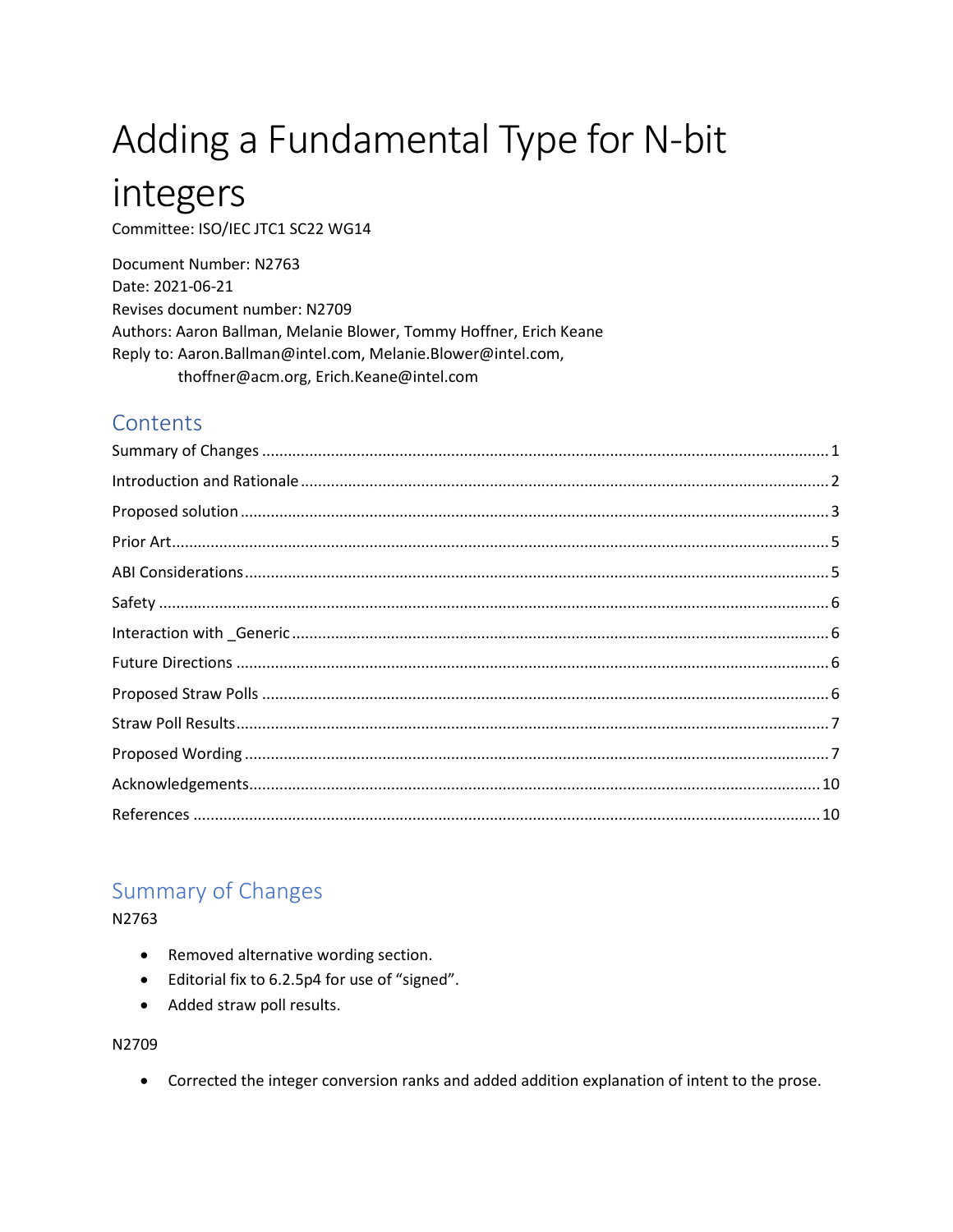N2646

- Removed the BitwidthOf, file IO, literal suffixes, and atomic functionality and added a Future Directions section to the prose.
- Renamed ExtInt to BitInt.
- Corrected the changes to stdint.h to include extended integer types in addition to standard.
- Added alternate proposed wording for an annex, added prose to discuss it.
- Clarified that the types defined in <stdint.h> cannot be defined in terms of bit-precise integers.
- Minor editorial tweaks.
- Added straw poll questions.

#### N2590

- Significantly revised the proposed wording.
- Replaced previous inttypes.h macros with the %qN length modifier for I/O support.
- Removed the \_STR\_TO\_EXTINT macro and supported oversized constants directly.
- Made the Bitwidthof operator apply in constant expressions and apply to bit-fields.
- Added a helper macro for querying lock-free atomic support and a type mapping to an atomic type name.
- Added a section about impacts on generic programming.
- Added more rationale and prior art information.
- Exempted ExtInt from impacting the definition of [u]intmax t and the exact-width integer types.

#### N2534

• Proposed wording

#### N2501

• High level introduction to the topic without proposed wording, with corrections to the original document.

#### N2472

• Original report.

## <span id="page-1-0"></span>Introduction and Rationale

We propose adding a family of integer types spelled as  $Bithnt(N)$ , where N is an integral constant expression representing the exact number of bits to be used to represent the type. In most application code, the usual 8-, 16-, 32-, 64-bit width integer types provide satisfactory expressiveness for common integer uses. However, there are use cases for integer types with a specific bit-width in application domains, such as using 256-bit integer values in various cryptographic symmetric ciphers like AES, when calculating SHA-256 hashes, representing a 24-bit color space, or when describing the layout of network or serial protocols.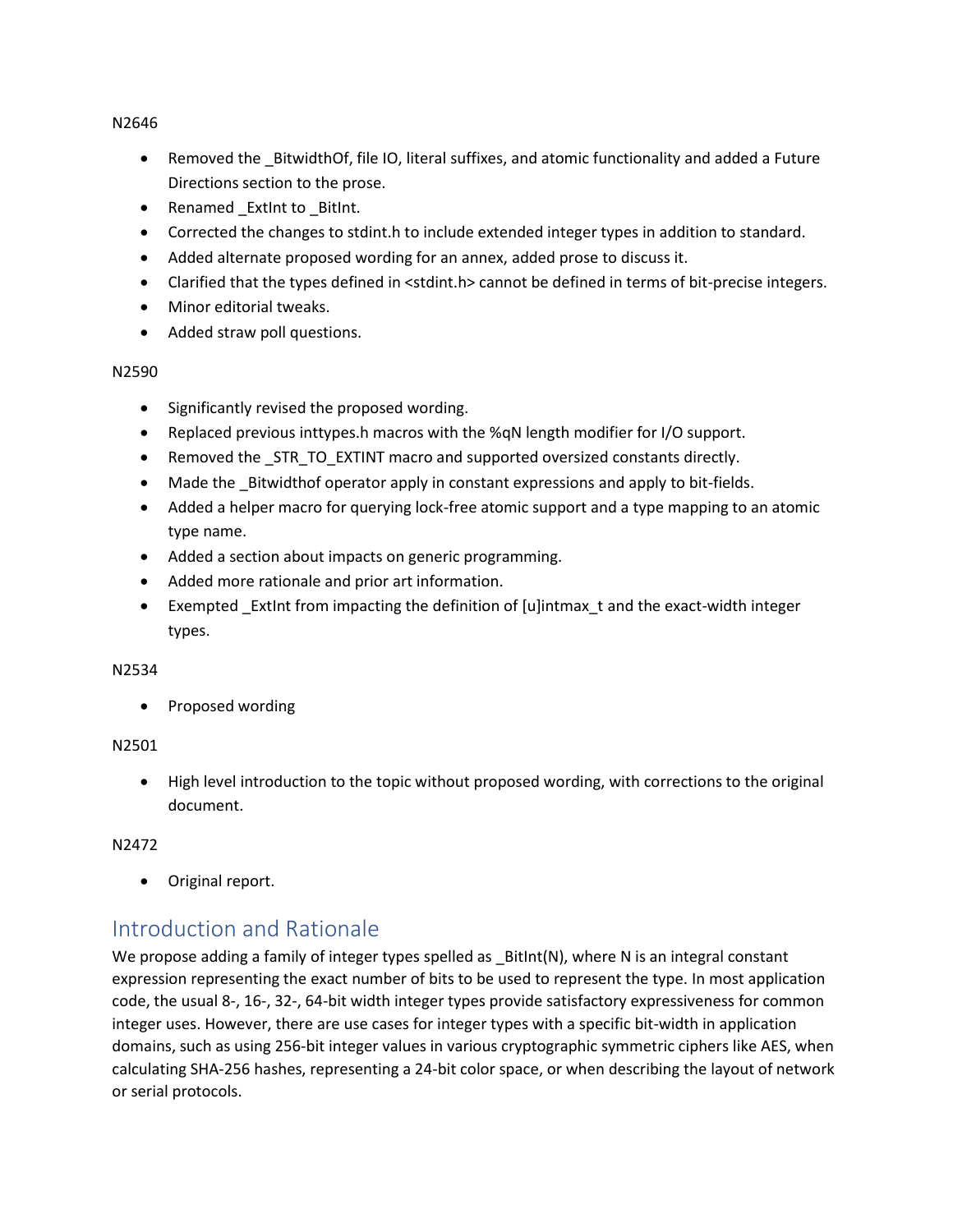Further, in the case of FPGA hardware, using normal integer types for small value ranges where the full bit-width isn't used is extremely wasteful and creates severe performance/space concerns. At the other extreme, FPGA's can support really wide integers, essentially providing arbitrary precision, and existing FPGA applications make use of really large integers, for example up to 2031 bits. The clang implementation of BitInt provides support for bit widths up to  $10^{24}$  (N.B., the clang feature is spelled ExtInt, which was an earlier proposed spelling for BitInt).

An integer type with an explicit bit-width allows programmers to portably express their intent in code more clearly. Today, the programmer must pick an integer datatype of the next larger size and manually perform mask and shifting operations. However, this is error prone because integer widths vary from platform to platform and exact-width types from stdint.h are optional, it is not always obvious from code inspection when a mask or a shift operation is incorrect, implicit conversion can lead to surprising behavior, and the resulting code is harder for static analyzers and optimizers to reason about. By allowing the programmer to express the specific bit-width they need for their problem domain directly from the type system, the programmer can write less code that is more likely to be correct and easier for tooling and humans to reason about.

## <span id="page-2-0"></span>Proposed solution

A set of bit-precise integer types using the syntax BitInt(N) where N is an integer that specifies the number of bits that are used to represent the type, including the sign bit. The keyword \_BitInt followed by a parenthesized integer constant is a type specifier, thus it can be used in any place a type can; whether it can be the type of a bit-field is implementation defined. When polled on whether WG14 would like something along these lines at the Oct 2020 meeting, the results were 16/1/4 (consensus).

The original proposal was to name the feature \_ExtInt and refer to it in standards text as a "special extended integer type". However, during committee discussion, the feature was changed to be called a "bit-precise integer type" and so the name \_ExtInt was a misnomer. During the Nov 2020 meeting, WG14 polled on whether to change the name and the results were 12/0/8 (consensus). The name has been changed to \_BitInt to more closely match with the notion of a bit-precise integer type.

At the Nov 2020 meeting, the question was raised about whether this feature should be surfaced via macros within a header file instead of fully specified types in the language portion of the standard. The question was not polled, but this version of the paper proposes alternative wording for an annex that exposes the type via a new header file so that the committee can compare the approaches. (N.B., the prose of this proposal has not been updated to reflect the annex wording beyond what's found in this paragraph and the alternative proposed wording.) The annex uses the macros  $BiltInt(N)$  and UnsignedBitInt(N), which expand to an implementation-defined type. However, our belief is that exposing the type via macros makes a less compelling feature. Not having a portable name for the type by hiding it behind macros makes it harder to write a C library with APIs using \_BitInt that interoperates with other languages that do not have a C preprocessor (which is why the annex requires the underlying type to be implementation-defined rather than unspecified). Also, it introduces the novel concept of a non-typedef integer datatype that is signed by default but that cannot be spelled with the unsigned keyword. e.g., unsigned  $BistInt(4)$  j; is a reasonable construct for a programmer to write given the common prevalence of integer types like unsigned int, but will instead be a constraint violation. Further, this approach may introduce a QoI challenge for implementations that have an existing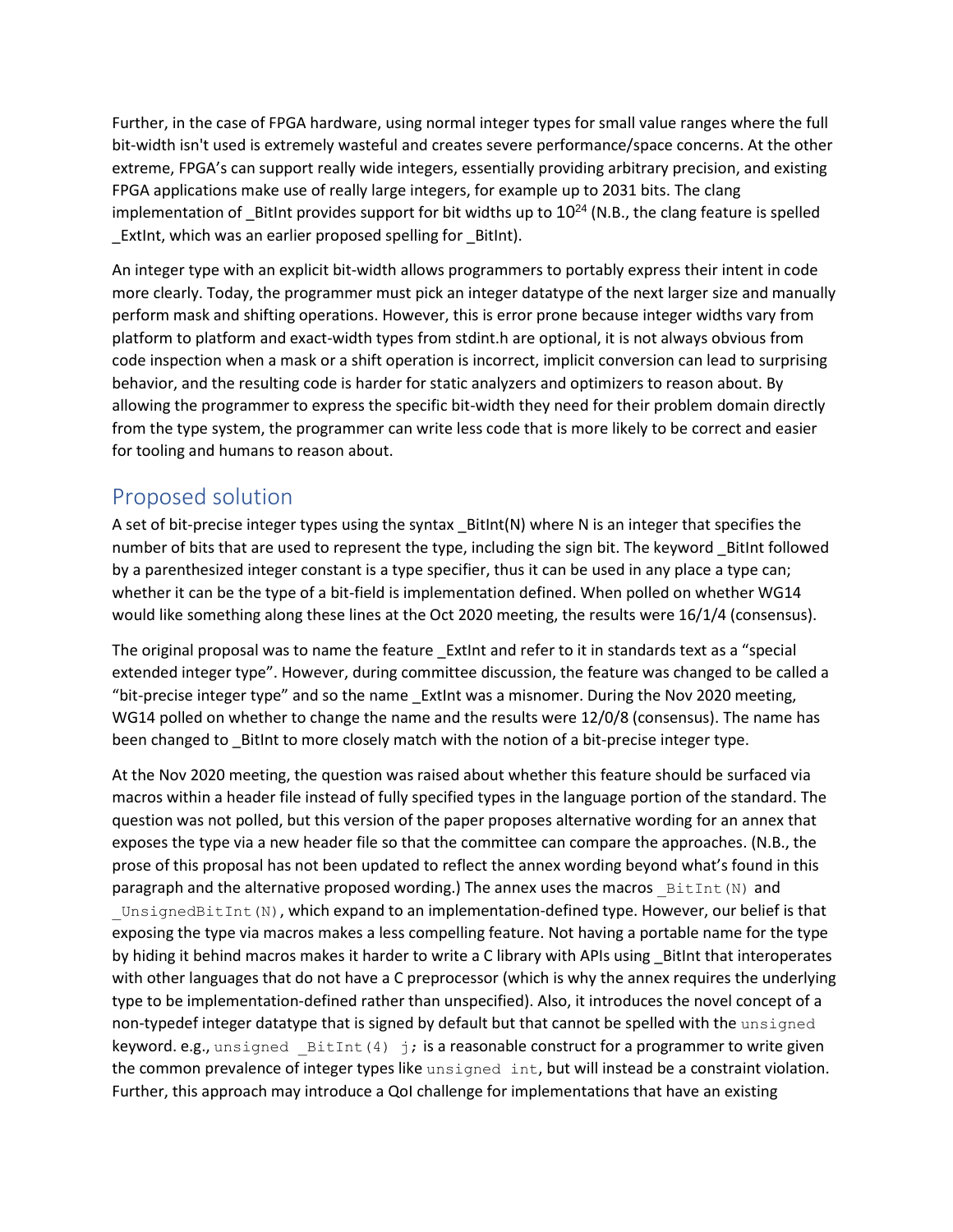implementation of bit-precise integer types which is not spelled  $B$ itInt, like Clang. It may seem plausible that such an implementation could define the proposed macros as:

```
#define _BitInt(N) ExtInt(N)
#define UnsignedBitInt(N) unsigned ExtInt(N)
```
However, if a user wrote a declaration like unsigned  $BistInt(4) j$ ;, it would expand to unsigned  $ExtInt(4)$  j; and appear as a valid declaration of an unsigned bit-precise integer that is indistinguishable from use of the UnsignedBitInt macro. Alternatively, if the macro was defined to expand to signed  $\mathbb{E}xtInt(N)$  explicitly, the diagnostics produced by the implementation may talk about duplicate type specifiers rather than use of an invalid type specifier as in: [https://godbolt.org/z/1nPEca.](https://godbolt.org/z/1nPEca) To conform to the C standard requirements for type specifiers, such an implementation might be forced to introduce parser changes or introduce another type in the type system to be able to properly diagnose the invalid use of the unsigned type specifier with the quality expected for a production C compiler.

We are not proposing this feature as a Technical Specification because we believe there is sufficient motivation for a mandatory, portable, exact bit-width integer datatype in the international standard. Significant prior art exists for such a datatype and demonstrates that the industry sees a need in this space, and we do not know what further information or experience would be gained by introducing the feature in a technical specification.

A \_BitInt can be explicitly declared as either signed or unsigned by using the signed/unsigned keywords. If no sign specifier is used or if the signed keyword is used, the \_BitInt type is a signed integer.

The N expression is an integer constant expression, which specifies the number of bits used to represent the type, following normal integer representations for both signed and unsigned types. Both a signed and unsigned \_BitInt of the same N value will have the same number of bits in its representation. Many architectures don't have a way of representing non power-of-2 integers, but these architectures can emulate these types using larger integers.

In order to be consistent with the C language and make the BitInt types useful for their intended purpose, \_BitInt types follow the usual C standard integer conversion ranks. A \_BitInt type has a greater rank than any standard integer type with less width. However, they have lower rank than any of the standard integer types with the same width, which means that a binary expression with a 32-bit  $int$  and a  $BistInt(32)$  will use int as a the common type. (cf 6.3.1.1 "The rank of any standard integer type shall be greater than the rank of any extended integer type with the same width.") When the widths of the integer types are identical, a conversion to standard integer type is preferred over a \_BitInt type. However, to give more consistent semantics for existing extended integer types, the rank of an extended integer type and bit-precise integer type of the same width is implementation-defined. Usual arithmetic conversions also work the same, where the smaller ranked integer is converted to the larger. When polled on whether the committee agrees with the chosen integer ranks at the Oct 2020 meeting, the results were 7/2/10 (weak consensus).

There is one crucial exception to the C rules for integer promotion: BitInt types are excepted from the integer promotions. Operators typically will promote operands smaller than the width of an int to an int. Doing these promotions would inflate the size of required hardware on some platforms, so BitInt types aren't subject to the integer promotion rules. For example, in a binary expression involving a BitInt(12)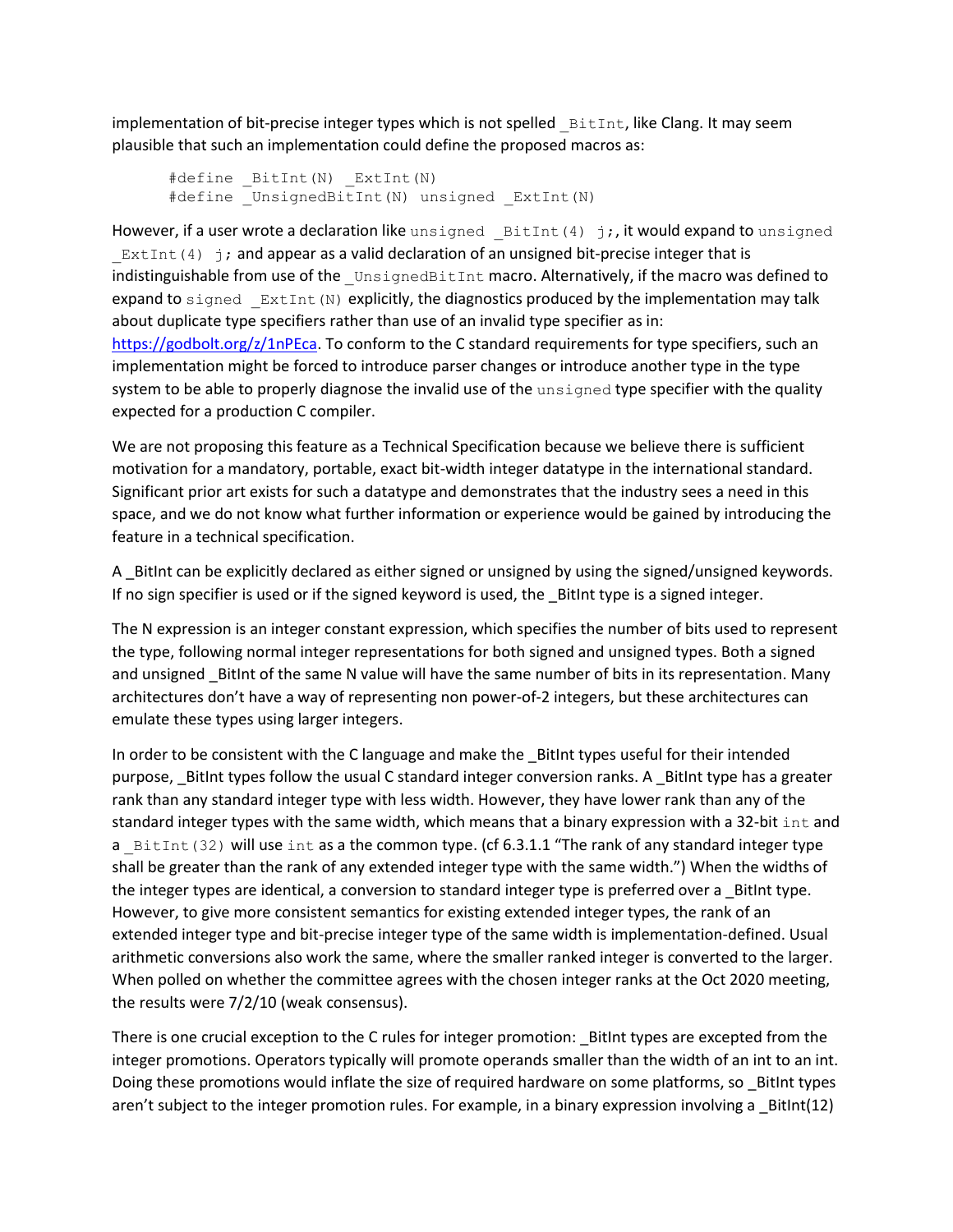and an unsigned BitInt(3), the usual arithmetic conversions would not promote either operand to an int before determining the common type. Because one type is signed and one is unsigned and because the signed type has greater rank than the unsigned type (due to the bit-widths of the types), the unsigned \_BitInt(3) will be converted to \_BitInt(12) as the common type. We do not propose promoting to a \_BitInt wide enough to perform the operation without loss of precision because empirical evidence suggests that mildly complex arithmetic expressions can quickly cause promotion to surprisingly wide \_BitInt types with poor performance characteristics. Further, integer promotions do not always yield intuitive results. While a case like promoting an expression SomeBitInt12 \* SomeBitInt8 to use ints in order to avoid overflow may seem attractive, a case like SomeBitInt28 \* SomeBitInt8 where integer promotions would promote to a (potentially) 32-bit type that's still insufficient to represent the resulting value shows that this implicit conversion doesn't always help. By exempting \_BitInt from the integer promotion rules, users are given a more expressive model that allows them to express the bit-precise semantics of expressions in a way that is easier for tooling like static analyzers to reason about. When polled on whether the committee is in favor of excepting \_BitInt from the integer promotions, the results were 14/0/6 (consensus).

## <span id="page-4-0"></span>Prior Art

Intel has introduced this functionality in our FPGA targeting compilers; the High Level Synthesis (HLS) compiler and FPGA OpenCL compiler under the name "Arbitrary Precision Integer" (ap int for short). See References section below for details about these compilers. This feature has been extremely useful and effective for our users, permitting them to optimize their storage and operation space on an architecture where both can be extremely expensive. The Intel Compilers for the Intel FPGA have many users that rely on the ap int type to achieve efficient programs on a daily basis.

The ac int type is another demonstration of prior art as a de facto standard for bit-precise integer types in C++ and was originally developed by Mentor Graphics: [https://github.com/hlslibs/ac\\_types/blob/master/pdfdocs/ac\\_datatypes\\_ref.pdf.](https://github.com/hlslibs/ac_types/blob/master/pdfdocs/ac_datatypes_ref.pdf)

Another implementation of this feature, implemented from scratch, is available in Intel's oneAPI product[: https://software.intel.com/en-us/oneapi.](https://software.intel.com/en-us/oneapi)

BitInt has been implemented directly in the Clang 11 release as a language extension, spelled ExtInt: [https://clang.llvm.org/docs/LanguageExtensions.html#extended-integer-types.](https://clang.llvm.org/docs/LanguageExtensions.html#extended-integer-types)

The XiLinx FPGA compiler for HLS also provides users a similar solution: a C++ "arbitrary precision" integer type so that solutions can be optimized. Note that the naming scheme for C types builds the integer width into the type name, a la int9, and for XiLinx the maximum width is limited to 1024 bits. More information about this implementation can be found at:

https://www.xilinx.com/html\_docs/xilinx2020\_2/vitis\_doc/integer\_types.html

## <span id="page-4-1"></span>ABI Considerations

\_BitInt(N) types align with existing calling conventions. They have the same size and alignment as the smallest basic type that can contain them. Types that are larger than \_\_int64\_t are conceptually treated as struct of register size chunks. The number of chunks is the smallest number that can contain the type.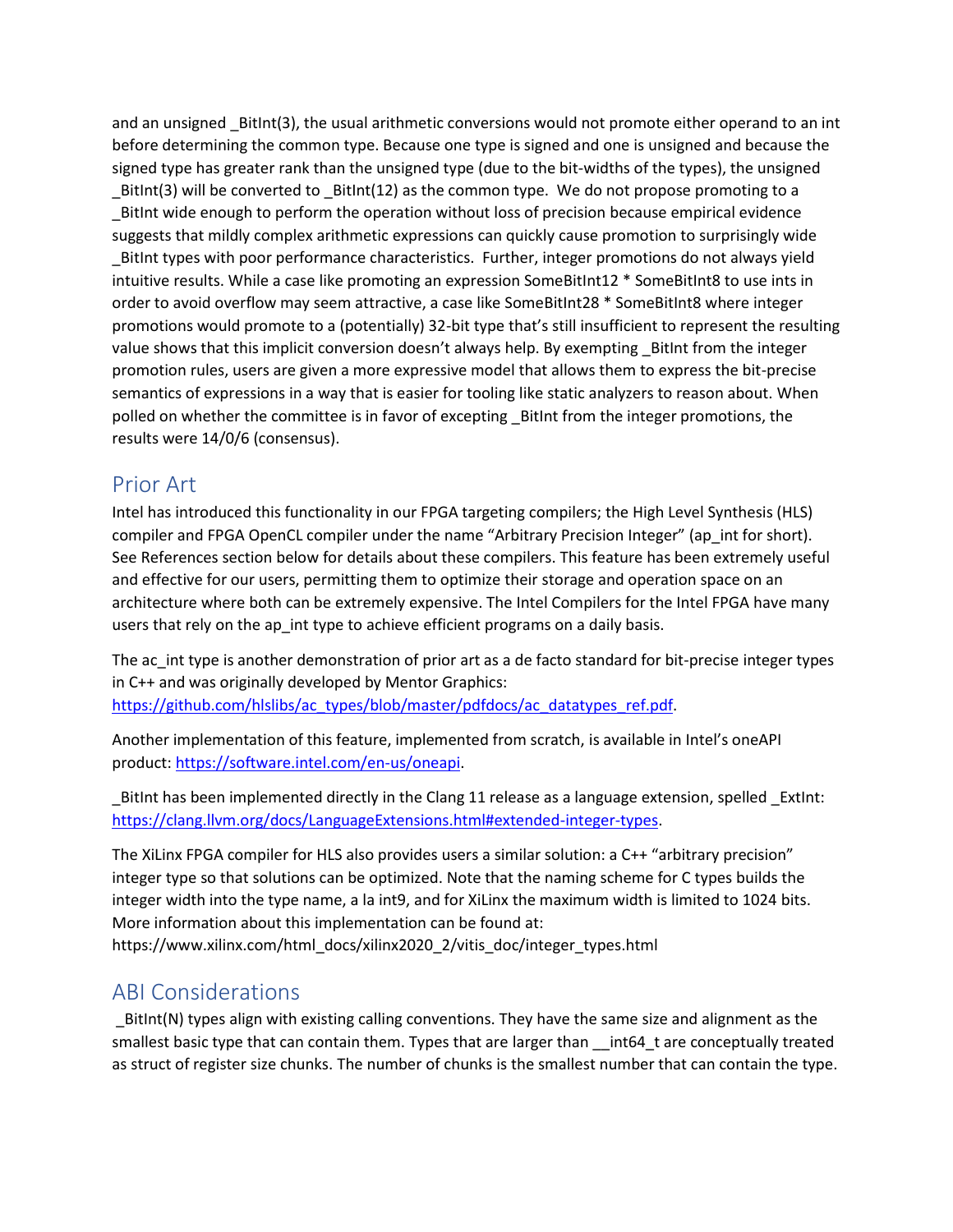With the Clang implementation on Intel64 platforms, \_BitInt types are bit-aligned to the next greatest power-of-2 up to 64 bits: the bit alignment A is min(64, next power-of-2(>=N)). The size of these types is the smallest multiple of the alignment greater than or equal to N. Formally, let M be the smallest integer such that A\*M >= N. The size of these types for the purposes of layout and sizeof is the number of bits aligned to this calculated alignment, A\*M. This permits the use of these types in allocated arrays using the common sizeof(Array)/sizeof(ElementType) pattern. The authors will discuss the ABI requirements with the different ABI groups.

## <span id="page-5-0"></span>Safety

Overflow occurs when a value exceeds the allowable range of a given data type. For example, ( $BitInt(3)$ ) 7 + ( $BitInt(3)$ ) 2 overflows, and the result is undefined as with other signed integer types. To avoid the overflow, the operation type can be widened to 4 bits by casting one of the operands to \_BitInt(4). As with other unsigned integer types, overflow of an unsigned \_BitInt is welldefined and the value wraps around with twos complement semantics.

## <span id="page-5-1"></span>Interaction with \_Generic

BitInt(N) is a distinct type from  $Bitht(M)$  when N != M, which means that use within a generic selection expression requires the developer to name the exact bit-width they would like to match. This could feel like a "hole" in the generic programming capabilities of C because it does not provide a direct way to match the entire family of \_BitInt types. However, supporting the ability to have a single association that matches any size \_BitInt is unlikely to meet the user's expectations because C does not support a way to write type generic statements or function declarations to match the actual type.

We believe that any improvements to generic programming should be explored as an orthogonal topic to the introduction of BitInt. The proposed behavior gives a defensible model within generic selection expressions that should be familiar to C programmers who write generic function interfaces in that \_BitInt(32) being distinct from \_BitInt(31) should be no more difficult to understand than int and long int being unique types.

## <span id="page-5-2"></span>Future Directions

Once the committee is content with the basic functionality of the bit-precise integer type, we intend to introduce proposals to extend or polish the feature. For reference, we plan to propose the following extensions to this functionality:

- Adding a format specifier so that a bit-precise integer can be used directly with the  $f$ printf and fscanf family of functions.
- Adding atomic support for atomic bit-precise integers.
- Adding the  $B$ itwidthOf unary operator to query the width (rather than size) of an integer.
- Adding literal suffixes to form integer constants with a bit-precise type.

## <span id="page-5-3"></span>Proposed Straw Polls

We would like to see bit-precise integers added into C23 with sufficient time for subsequent, related proposals to make progress. To that end, we'd like to poll adopting one of the two wording approaches (with any necessary minor wording corrections being applied after the meeting).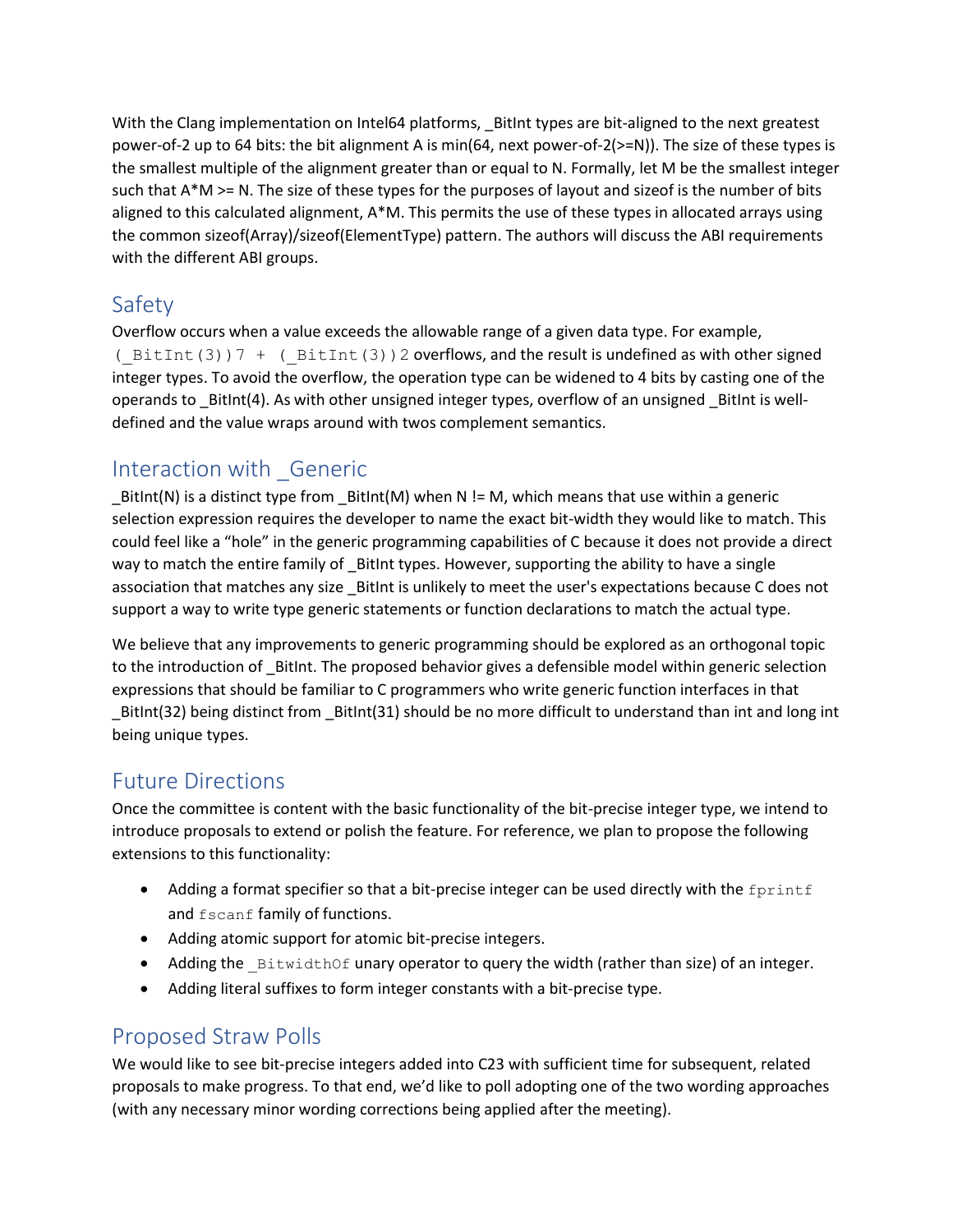*Does WG14 wish to adopt N2646, proposed wording alternative one, into C2x?*

*Does WG14 wish to adopt N2646, proposed wording alternative two, into C2x?*

If neither of the polls gains consensus for adoption, we would like WG14 to pick a preferred wording approach to reduce the editing burden on subsequent revisions of the paper.

*Does WG14 prefer the specification approach taken in wording alternative one from N2646?*

(For the above poll, a Yes vote is support for something along the lines of wording alternative one and a No vote is support for something along the lines of wording alternative two.)

## <span id="page-6-0"></span>Straw Poll Results

At the June 2021 virtual meeting, a straw poll was taken; does WG14 wish to adopt N2709, wording alternative one, into C23: 14/2/5 (consensus). This paper only makes editorial changes requested by the committee and removes the alternative wording proposal for clarity.

## <span id="page-6-1"></span>Proposed Wording

The wording proposed is a diff from WG14 N2573. Green text is new text, while red-text is deleted text.

Modify 5.2.4.2.1p1 (add to the end of the list):

 $-$  width for an object of type  $B$  BitInt or unsigned  $B$  BitInt BITINT MAXWIDTH /\* see below \*/

The macro BITINT\_MAXWIDTH represents the maximum width *N* supported in the declaration of a bit-precise integer type (6.2.5) in the type specifier  $BitInt(N)$ . The value BITINT\_MAXWIDTH shall expand to a value that is greater than or equal to the value of ULLONG\_WIDTH.

Modify 6.2.5p4: *Drafting note: this moves the existing text into a new paragraph.*

There are five *standard signed integer types*, designated as **signed char**, **short int**, **int**, **long int**, and **long long int**. (These and other types may be designated in several additional ways, as described in 6.7.2.) There may also be implementation-defined *extended signed integer types*. N) The standard and extended signed integer types are collectively called *signed integer types*. M)

Insert a new paragraph immediately after 6.2.5p4: *Drafting note: the footnotes in the new paragraph are the same as the ones from the preceding paragraph.*

A *bit-precise signed integer type* is designated as **\_BitInt**(N) where N is an integer constant expression that specifies the number of bits that are used to represent the type, including the sign bit. Each value of N designates a distinct type. [Footnote: Thus, \_BitInt(3) is not the same type as \_BitInt(4).] There may also be implementation-defined *extended signed integer types*. 41) The standard signed integer types, bit-precise signed integer types, and extended signed integer types are collectively called *signed integer types*. 42)

#### Modify footnotes 41 and 42, respectively: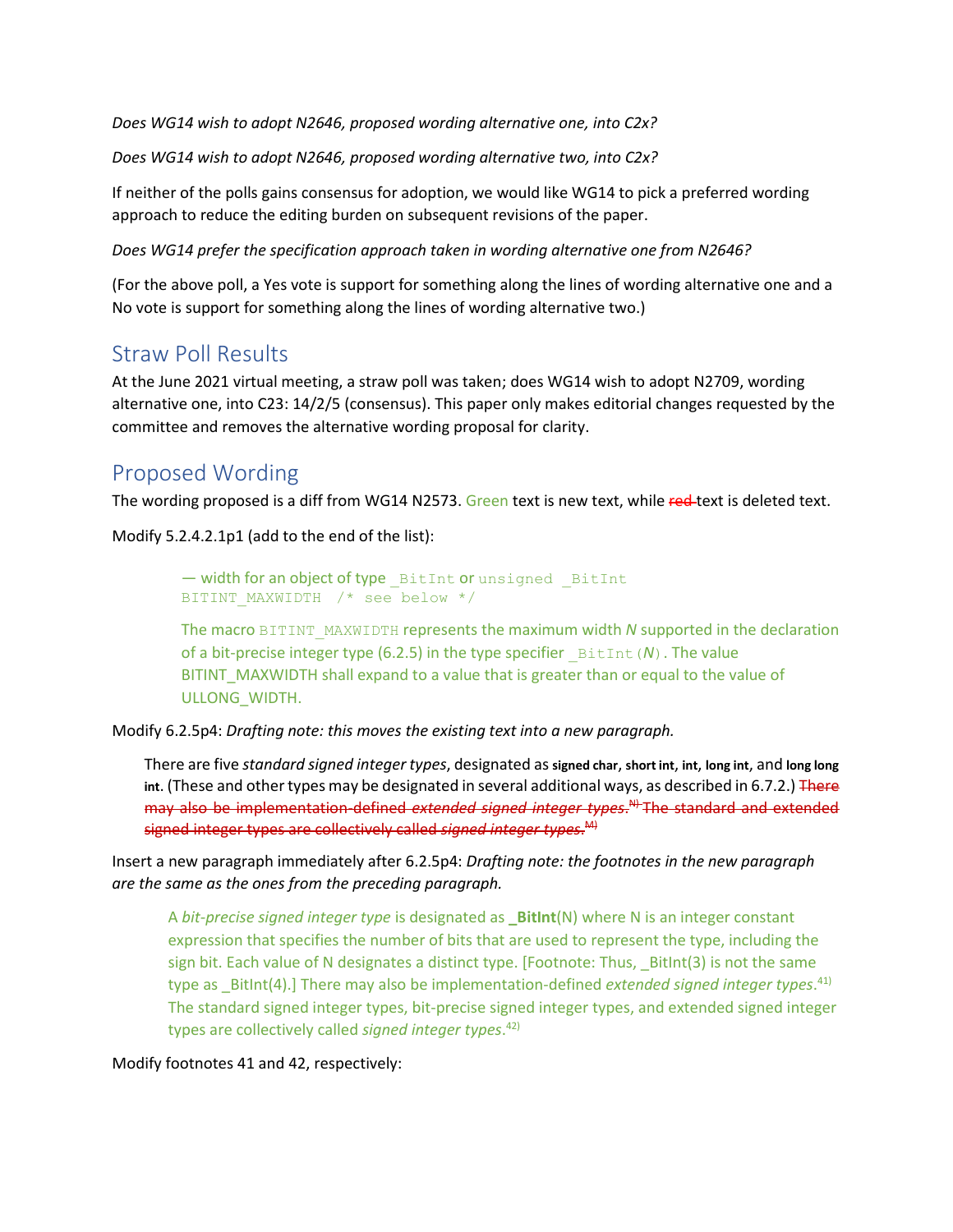41) Therefore, aAny statement in this document about signed integer types also applies to the bit-precise signed integer types and the extended signed integer types, unless otherwise noted.

42) Therefore, aAny statement in this document about unsigned integer types also applies to the bit-precise unsigned integer types and the extended unsigned integer types, unless otherwise noted.

#### Modify the existing 6.2.5p6:

For each of the signed integer types, there is a corresponding (but different) unsigned integer type (designated with the keyword unsigned) that uses the same amount of storage (including sign information) and has the same alignment requirements. The type \_Bool and the unsigned integer types that correspond to the standard signed integer types are the standard unsigned integer types. The unsigned integer types that correspond to the bit-precise signed integer types are the *bit-precise unsigned integer types*. The unsigned integer types that correspond to the extended signed integer types are the *extended unsigned integer types*. The standard unsigned integer types, bit-precise unsigned integer types, and extended unsigned integer types are collectively called *unsigned integer types*.

Modify the existing 6.2.5p7:

The standard signed integer types and standard unsigned integer types are collectively called the *standard integer types*; the bit-precise signed integer types and bit-precise unsigned integer types are collectively called the *bit-precise integer types*; the extended signed integer types and extended unsigned integer types are collectively called the *extended integer types*.

#### Modify 6.3.1.1p1:

…

 $-$  The rank of long long int shall be greater than the rank of long int, which shall be greater than the rank of int, which shall be greater than the rank of short int, which shall be greater than the rank of signed char.

— The rank of a bit-precise signed integer type shall be greater than the rank of any standard integer type with less width or any bit-precise integer type with less width.

— The rank of any unsigned integer type shall equal the rank of the corresponding signed integer type, if any.

— The rank of any standard integer type shall be greater than the rank of any extended integer type with the same width or bit-precise integer type with the same width.

— The rank of any bit-precise integer type relative to an extended integer type of the same width is implementation-defined.

…

#### Modify 6.3.1.1p2:

The following may be used in an expression wherever an int or unsigned int may be used:

 — An object or expression with an integer type (other than int or unsigned int) whose integer conversion rank is less than or equal to the rank of int and unsigned int.

— A bit-field of type \_Bool, int, signed int, or unsigned int.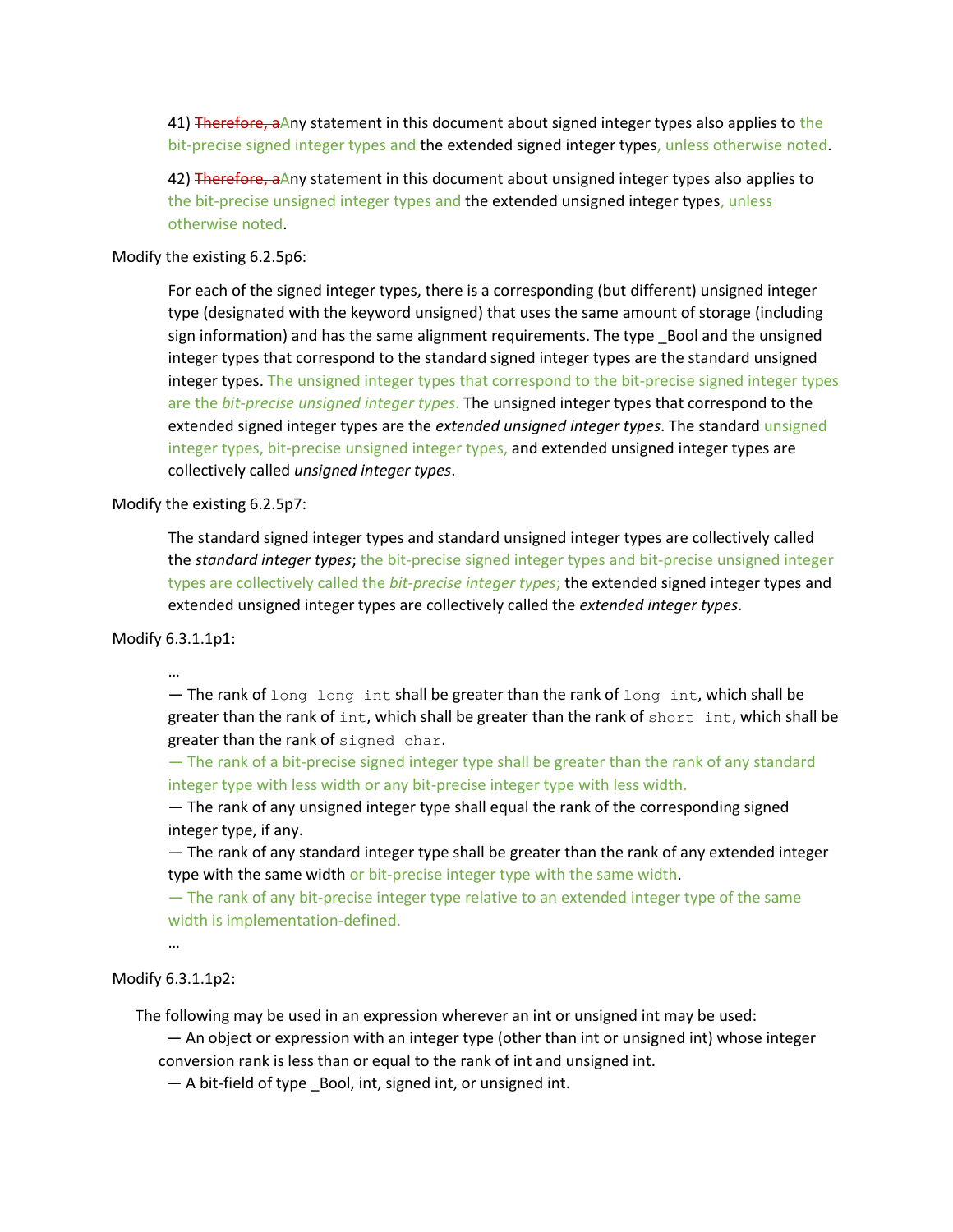If the original type is not a bit-precise integer type (6.2.5) and ifff an int can represent all values of the original type (as restricted by the width, for a bit-field), the value is converted to an int; otherwise, it is converted to an unsigned int. These are called the integer promotions. 61) All other types are unchanged by the integer promotions.

Insert a new example after 6.3.1.8p1:

EXAMPLE 1 One consequence of \_BitInt being exempt from the integer promotion rules (6.3.1.1) is that a BitInt operand of a binary operator is not always promoted to an int or unsigned int as part of the usual arithmetic conversions. Instead, a lower-ranked operand is converted to the higher-rank operand type and the result of the operation is the higher-ranked type.

```
BitInt(2) a2 = 1;
BitInt(3) a3 = 2;
BitInt(33) a33 = 1;char c = 3;
a2 * a3 /* As part of the multiplication, a2 is converted to
          BitInt(3) and the result type is BitInt(3). */
a2 * c /* As part of the multiplication, c is promoted to int,
           a2 is converted to int and the result type is int. */
a33 * c /* As part of the multiplication, c is promoted to int,
          then converted to BitInt(33) and the result type
           is BitInt(33). */void func(BitInt(8) a1, BitInt(24) a2) {
   /* Cast one of the operands to 32-bits to guarantee the
     result of the multiplication can contain all possible
      values. */
  BitInt(32) a3 = a1 * ( BitInt(32))a2;
}
```
Modify 6.4.1p1 to add a new keyword:

#### **\_BitInt**

Modify 6.7.2p1 to add a new entry to the *type-specifier* list:

#### **\_BitInt (** *constant-expression* **)**

Modify 6.7.2p2 to add two new items to the list immediately below **unsigned long long**:

— \_BitInt(*constant-expression*), or signed \_BitInt(*constant-expression*)

— unsigned \_BitInt(*constant-expression*)

#### Insert a new paragraph after 6.7.2p3 to the constraints section:

The parenthesized constant expression that follows the **\_BitInt** keyword shall be an integer constant expression **N** that specifies the width (6.2.6.2) of the type. The value of **N** for unsigned BitInt shall be greater than or equal to 1. The value of N for BitInt shall be